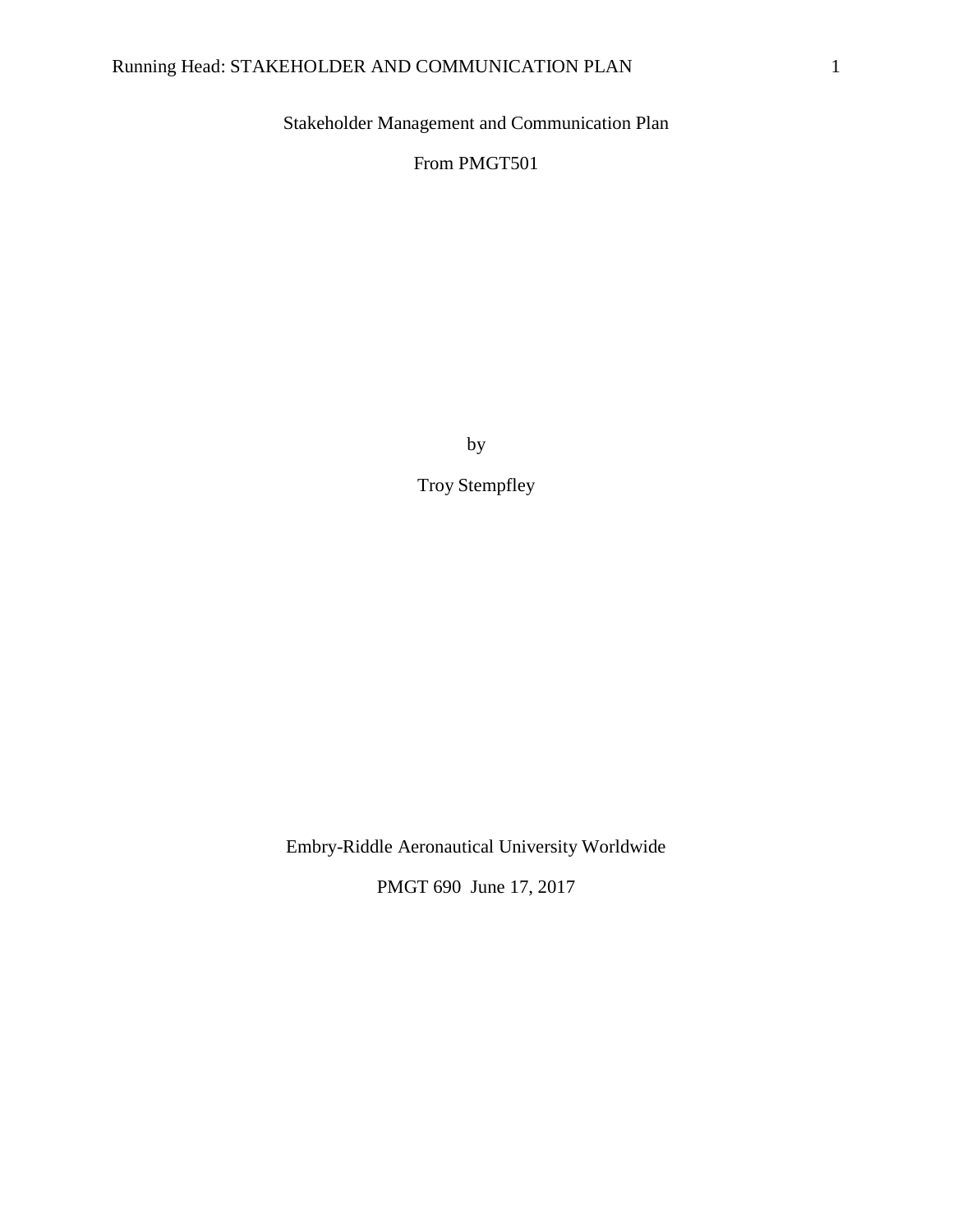# WBS 8.7

# Sustainable Home Construction Project: Week 8 Final Deliverables

Group 3:

Jesse Hoover

Jeremy Rodgers

Lance Salter

Troy Stempfley

Robert Strack

David Wichner

Embry-Riddle Aeronautical University Worldwide

PMGT 501

Dr. Gigi Smith – Instructor

December 14, 2014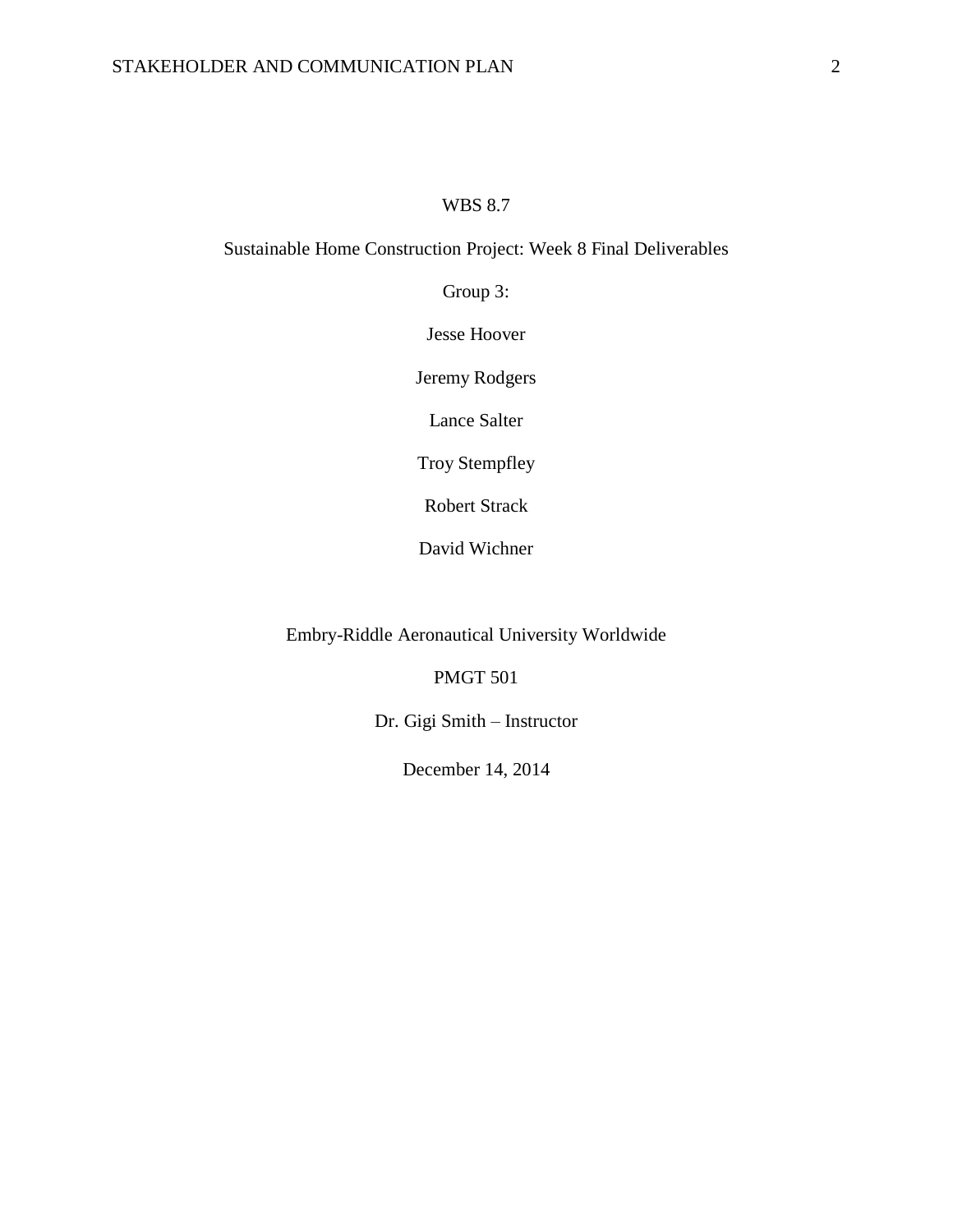### **Communication Plan**

## **Stakeholder Analysis**

Stakeholder analysis is intended to identify the groups that are involved in the project in order to ensure their communication needs are known by the project tem. Larson and Gray stated these stakeholders need "project information to make decisions and/or contribute to project progress" (2014, p. 120). The analysis of the stakeholders for this project show there are three main groups, the customer, the contractor, and the county (permitting and inspection). The list of stakeholders is included in [Table 1](#page-4-0) and is identified as audience or provider.

### **Information Needs**

The homeowner, project manager, and general contractor will update one another as each subtask is completed, and if any activity will cause a delay, increased cost, or affect project inspection or completion milestones as soon as they are identified. The goal of this analysis is to ensure the project defines "what information is pertinent to stakeholders who contribute to the project's progress" (Larson & Gray, 2014, p. 121).

As defined in [Table 1](#page-4-0), the project manager will be kept apprised of aspects of the project from the project team, general contractor, and county Inspector in order to make adjustments in time, cost, or supplies. The project team will be responsive to all levels of the project to resolve issues as soon as practical. The county Inspector will provide written copies of each inspection milestone as it is accomplished to document the construction phases.

### **Sources of Information**

The sources of information to be provided are in the communication plan provided in [Table 1](#page-4-0). This element of the plan defines 'where...the information resides" (Larson & Gray, 2014, p. 121).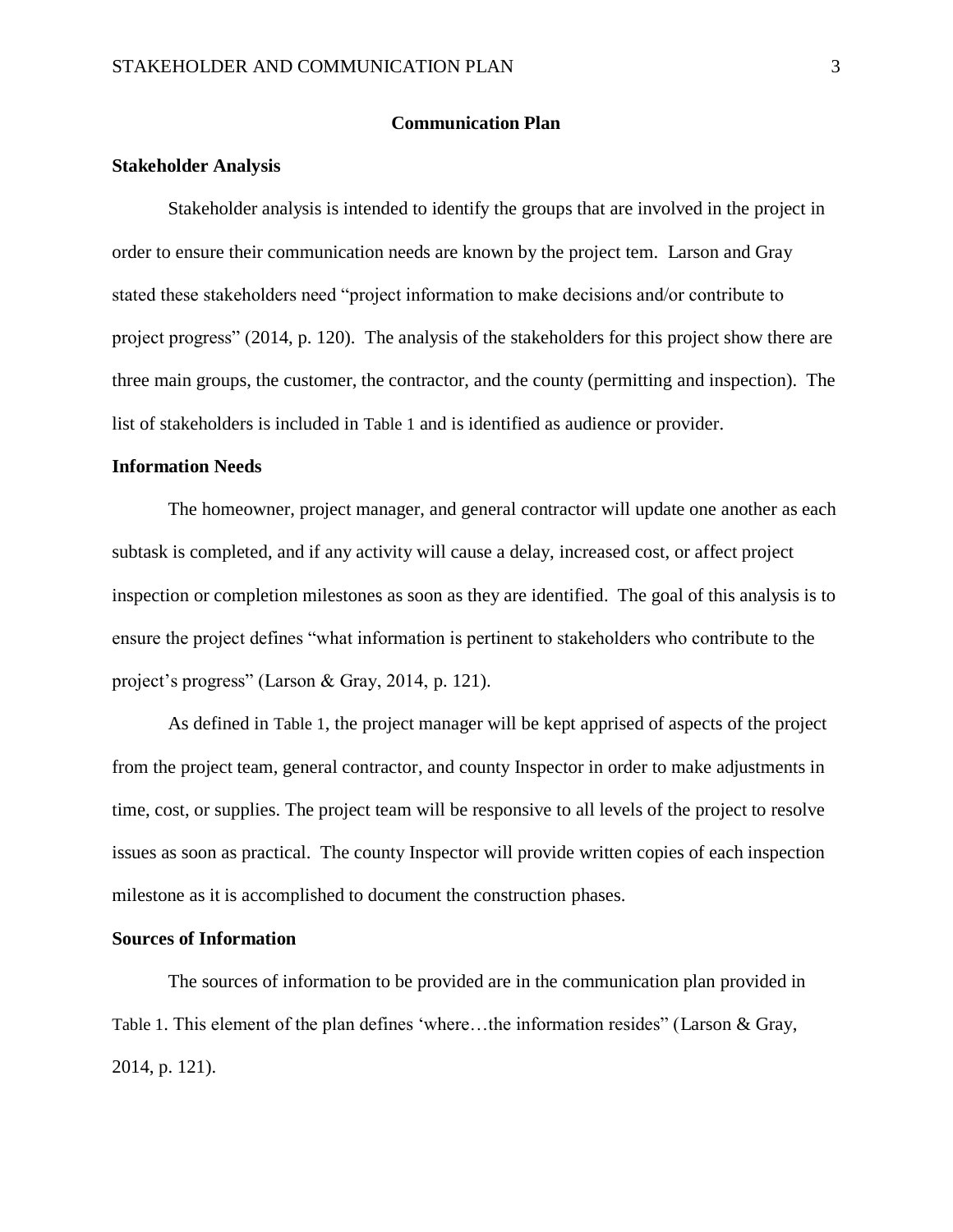Milestone reports provided by the project team to the homeowner and project manager will include progress status for each milestone. Project status reports are provided by the project manager and will include an updated risk register highlighting any risks that have become issues, along with the proposed remediation plan, primary point of contact for resolution, and project budget status. The General Contractor and sub-contractor status reports are provided by the respective entity and will include, at a minimum, actual and projected percent of completion of the task, status of known risks, and emerging risks. Issue reports will be updated by the responsible party per the schedule given in the below matrix. New issues affecting scope, schedule, or budget will be reported to the project manager by the responsible party immediately. All escalation reports are the responsibility of the project team and will be updated and briefed to the project manager as required. Approved change requests are the sole responsibility of the project manager. Change requests should be formulated and submitted by the project team to the project manager and will include recommended corrective or preventative actions to remedy or avoid potential shortfalls or undesirable conditions.

### **Dissemination Modes**

Coordinating communication through predetermined modes will ensure clear concise answers to issues, questions and approvals. This element of the plan defines "how will [the information] be communicated" (Larson & Gray, 2014, p. 120).

Email and signed or certified mail hardcopies will be the preferred method of communication. In-person and hardcopy communication will be required for any escalation of reports that affect scope, cost, and time. The preferred methods of the communication will be by email and certified delivery of hardcopies for documentation as specified in the matrix. In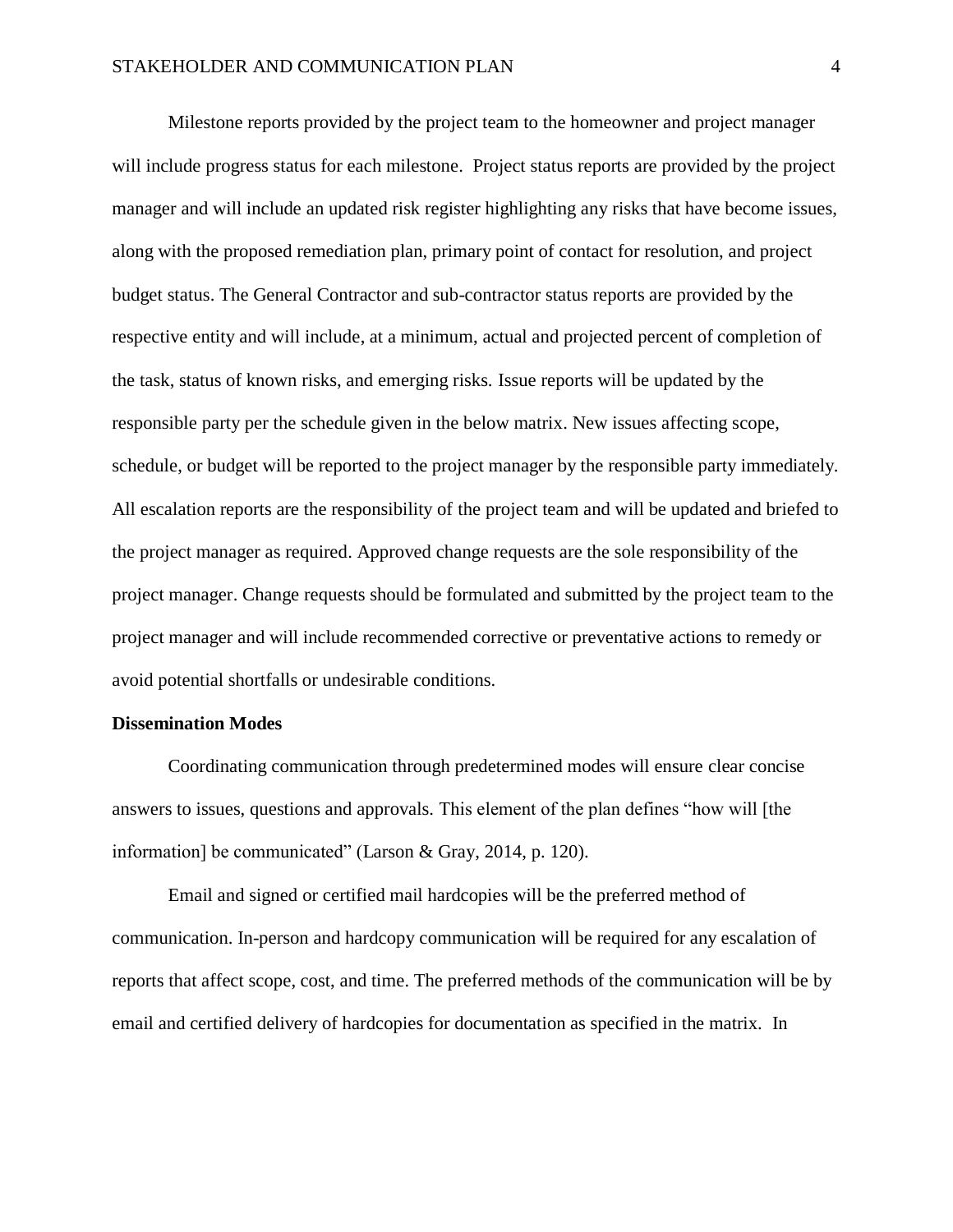person and signed hardcopies will be required for any escalation of reports. All change requests will require email and hard copies once approved.

# **Responsibility and Timing**

It is the responsibility of the party that cannot meet their respective task on time, within budget, or within scope, to notify the required audience in writing within 24 hours of the issue being identified, in accordance with [Table 1](#page-4-0). It is the audience's requirement to reply with their response or solution in writing within 24 hours of being notified. The exception to this is if the approval from the homeowner is required. Any approval costing more than \$5,000 or delaying the primary project by more than one week must have the homeowner's signed approval.

<span id="page-4-0"></span>

|  | Table 1: Project Communication Plan Summary |  |
|--|---------------------------------------------|--|
|  |                                             |  |

| <b>Project Communication Plan</b>       |                                                                     |                  |                           |                                           |  |
|-----------------------------------------|---------------------------------------------------------------------|------------------|---------------------------|-------------------------------------------|--|
| <b>Deliverable</b>                      | <b>Audience</b>                                                     | <b>Frequency</b> | <b>Method</b>             | <b>Provider</b>                           |  |
| Milestone reports                       | Project Manager,<br>Homeowner                                       | Bi-monthly       | Email and<br>hardcopy     | Project Team                              |  |
| Project status<br>reports               | Homeowner                                                           | Weekly           | Email and<br>hardcopy     | Project Manager                           |  |
| General<br>Contractor status<br>reports | Project Manager, Project<br>Team                                    | Bi-weekly        | Email                     | General<br><b>Contractor Lead</b>         |  |
| Subcontractor<br>status reports         | Project Manager, Project<br>Team, General<br><b>Contractor Lead</b> | Bi-weekly        | Email                     | Sub-contractor<br>Lead                    |  |
| Issues reports                          | Project Team                                                        | Weekly           | Email                     | Sub- / General-<br><b>Contractor Lead</b> |  |
| <b>Escalation reports</b>               | Project Manager                                                     | As applicable    | In-person and<br>hardcopy | Project Team                              |  |
| Approved change<br>requests             | Homeowner                                                           | As applicable    | Email and<br>hardcopy     | Project Manager                           |  |
| Change requests                         | Project Manager                                                     | Weekly           | Email and<br>hardcopy     | Project Team                              |  |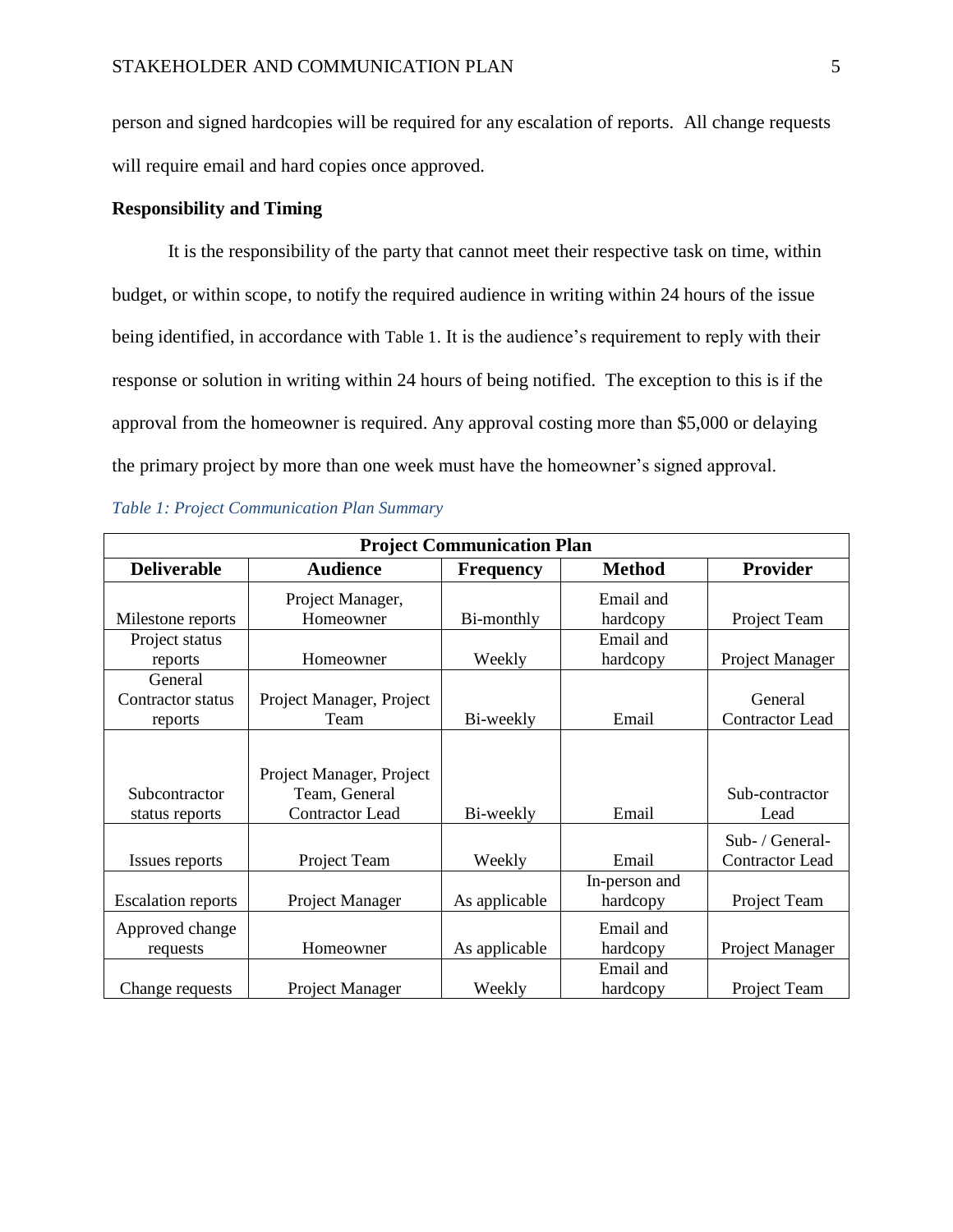### **Responsibility Matrix**

Since this project is not considered large in scope a simple responsibility matrix would be preferred over an elaborate Work Breakdown Structure (WBS) or an Organization Breakdown Structure (OBS) (Larson & Gray, 2014, p. 113). The following responsibility matrix will identify who is responsible for which specific tasks on the project, who they will report to, and the appropriate approving authority. It will also outline a time line for reporting and the required response. (Larson & Gray, 2014, p.121).

## **Summary**

The following responsibility matrix lists top-level deliverables and each stakeholder's role in completion of the respective deliverable. The roles are defined as follows:

- 1. Responsible: stakeholder is the primary producer/executor of the respective deliverable
- 2. Support: stakeholder supports the responsible party as required or defined by contract
- 3. Consult: stakeholder provides information or guidance to the responsible party
- 4. Notification: stakeholder will be notified of finalization or changes to the deliverable
- 5. Approval: stakeholder is the approval authority for completion of deliverable

### **Deliverables**

The following matrix, Table 2, includes only top-level tasks. Sub-deliverables are not listed, but are ultimately the obligation of the responsible stakeholder. The deliverables are contracting, design, permitting, procurement, staffing, construction, inspection, and approval.

### **Stakeholders**

The stakeholders listed in Table 2 each have varying degrees of involvement and responsibility. The Project Team is selected by the project manager to work the project and is responsible for consulting, expert professional analysis and quality control during the project.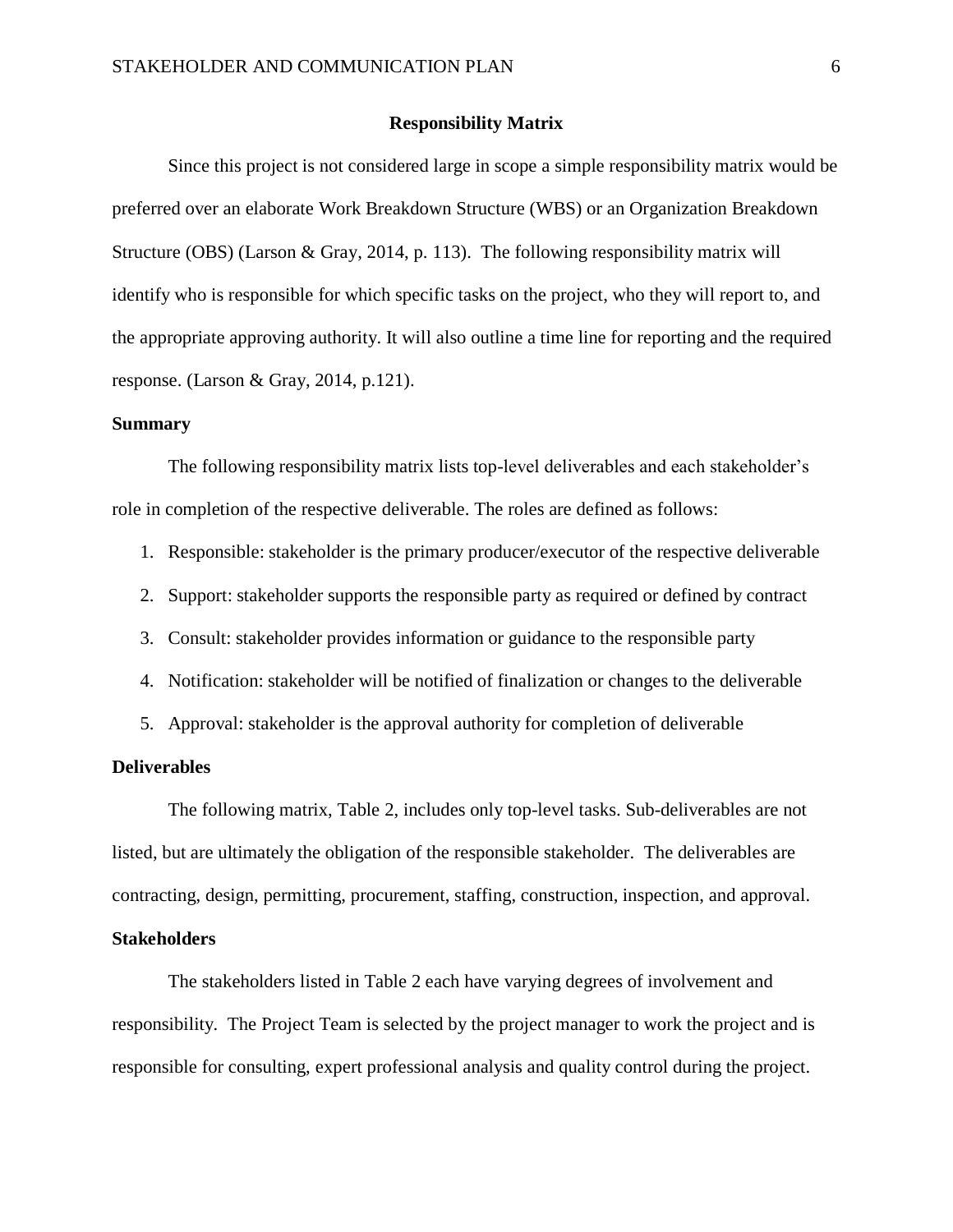The homeowner, referred to as the customer, is the primary stakeholder of the project. The architect will act as the project manager. The general contractor is the director of the subcontractors working on the project and is responsible for control of all aspects of sub-contract performance. The County is the government agency responsible for tasking and documenting construction inspections to ensure all aspects of the tasks meet building codes, county and state requirements. They will also be responsible for documenting any and all non-compliance standards when reviewing.

|  | Table 2: Responsibility Matrix |  |
|--|--------------------------------|--|
|  |                                |  |

|                 | <b>Responsibility Matrix</b> |          |            |        |  |
|-----------------|------------------------------|----------|------------|--------|--|
|                 | Stakeholder                  |          |            |        |  |
| Deliverable     | Project Team                 | Customer | Contractor | County |  |
| Contracting     |                              |          |            |        |  |
| Design          |                              | 3, 5     |            |        |  |
| Permitting      | 3                            |          |            |        |  |
| Procurement     | 2                            |          |            |        |  |
| <b>Staffing</b> |                              |          | 2, 3       |        |  |
| Constructio     |                              |          |            |        |  |
| n               | $\mathcal{D}_{\mathcal{L}}$  |          |            |        |  |
| Inspection      | $\mathcal{D}_{\mathcal{L}}$  |          |            |        |  |
| Approval        |                              |          |            |        |  |

- 1) Responsible
- 2) Support
- 3) Consult
- 4) Notification
- 
- 5) Approval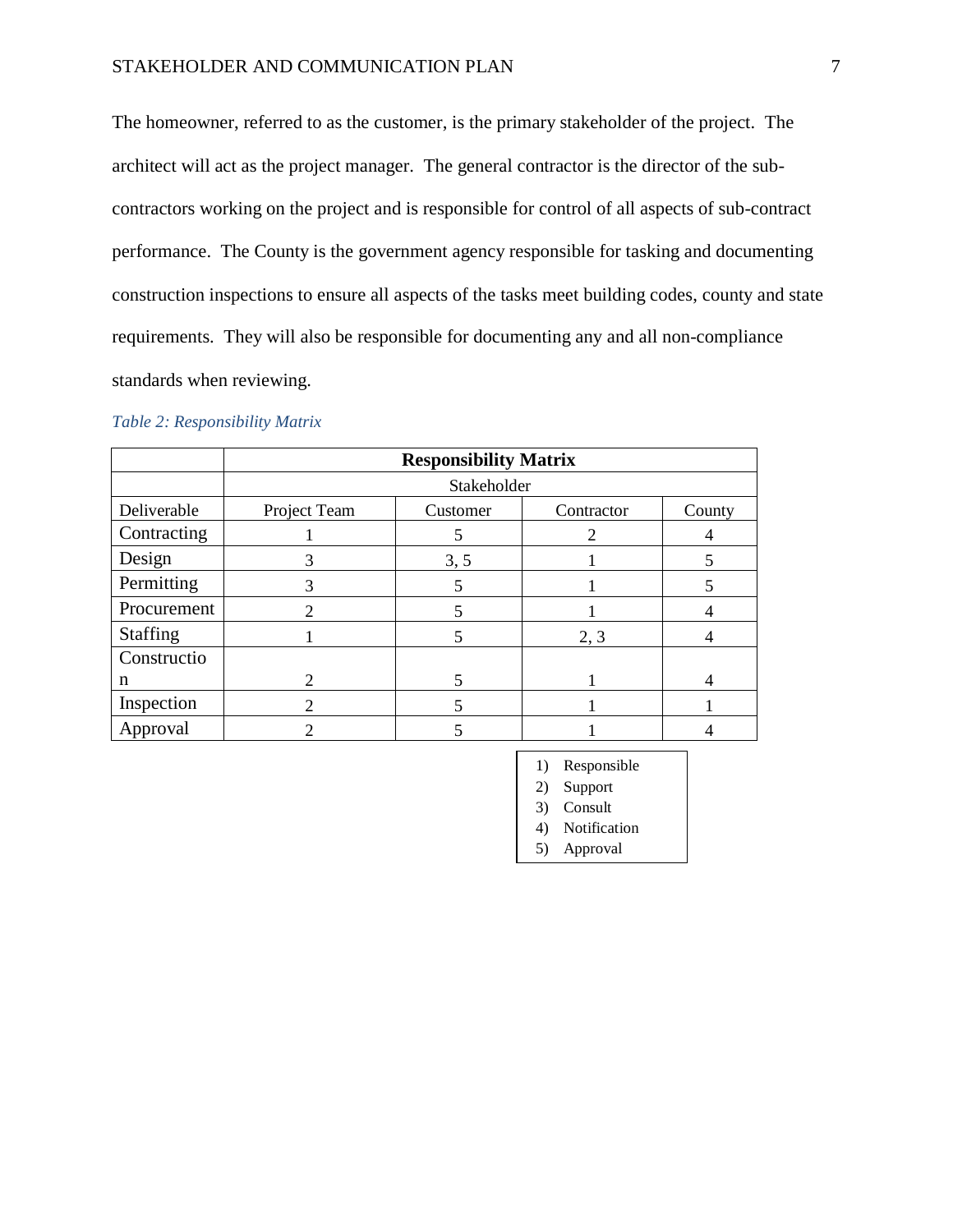# **References**

- American Council for an Energy-Efficient Economy. (2013). *Cooking: Which is more efficient?.* Retrieved from http://www.aceee.org/consumer/cooking
- American Society of Interior Designers. (2014). *Guide to ecolabels.* Retrieved from http://www.asid.org /sites/default/files/ASID\_Guide\_to\_Ecolabels\_2011.pdf

Charging Plug-In Electric Vehicles at Home. (n.d.). Retrieved October 29, 2014 from: http://www.afdc.energy.gov/fuels/electricity\_charging\_home.html

Colorado Approved State Building Code. (2013). Retrieved from

http:/[/www.colorado.gov/pacific/sites/default/files/approvedstatebldgcode.pdf](https://www.colorado.gov/pacific/sites/default/files/approvedstatebldgcode.pdf)

- Emrath, P. (2013). *Characteristics of homes started in 2012: Size increase continues.* National Association of Home Builders. Retrieved from http://www.nahb.org
- Gambrel, B. (Ed.). (2013). *Microsoft official academic course: Microsoft Project 2013.* Hoboken, NJ: Wiley & Sons.
- Hochschild, D., et.al. (2014). *New solar homes partnership guidebook.* (8th ed.). Sacramento, CA: California Energy Commission. Retrieved from http://www.energy.ca.gov/2014publications/CEC-300-2014-001
- Home Advisor International. (2014). How *much does it cost to install a shower*?. Retrieved from http://www.homeadvisor.com/cost/plumbing/install-a-shower/
- How many solar panels does it take to make one kilowatt? (n.d.) Retrieved from: http://www.solarpoweristhefuture.com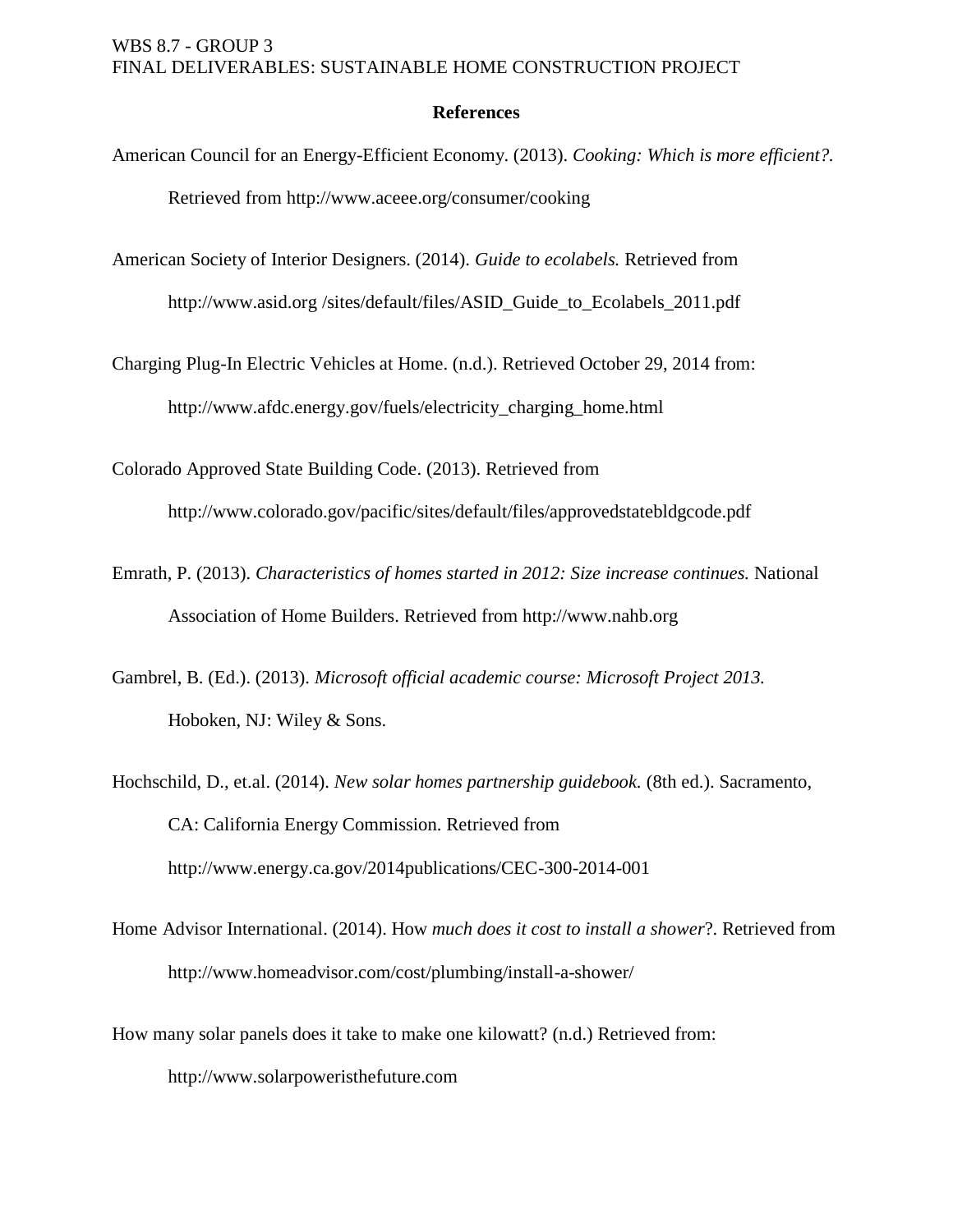- International Code Council. (2012*). International residential code for one- and two-family dwellings.* Retrieved from http:/[/publicecodes.cyberregs.com/icod/irc/2012/](http://publicecodes.cyberregs.com/icod/irc/2012/)
- Landis, T. (2008). *Home building outline, planner and guide: An owner-builder approach to residential construction.* (5th ed.). Black Diamond, WA: Author. Retrieved from http://www.bardenhomes.com/Data/Documents/BYOB
- Larson, E. W., & Gray, C. F. (2014). *Project management: The managerial process.* (6th ed.). New York, NY: McGraw-Hill Education.

Piscopo, M. (2014). *Change request template.* Retrieved from http://www.ProjectManagementDocs.com/project-planning-templates/

- Piscopo, M. (2014*). Quality management plan template*. Retrieved from http:/[/www.projectmanagementdocs.com/project-planning-templates/](http://www.projectmanagementdocs.com/project-planning-templates/quality-management-plan.html)
- Project Management International. (2013). *A guide to the project management body of knowledge* (5th ed.). Newtown Square, PA: Project Management Institute.
- Quint, R. (2013). *What home buyers really want.* National Association of Home Builders. Retrieved from http://www.nahb.org
- Rocket Lawyer, My Construction Contract. (n.d.). Retrieved from https://www.rocketlawyer.com.
- Siniavskaia, N. (2013). *Eye on housing: How long does it take to build a house?* National Association of Home Builders. Retrieved from http://eyeonhousing.org/2013/10/howlong-does-it-take-to-build-a-house/